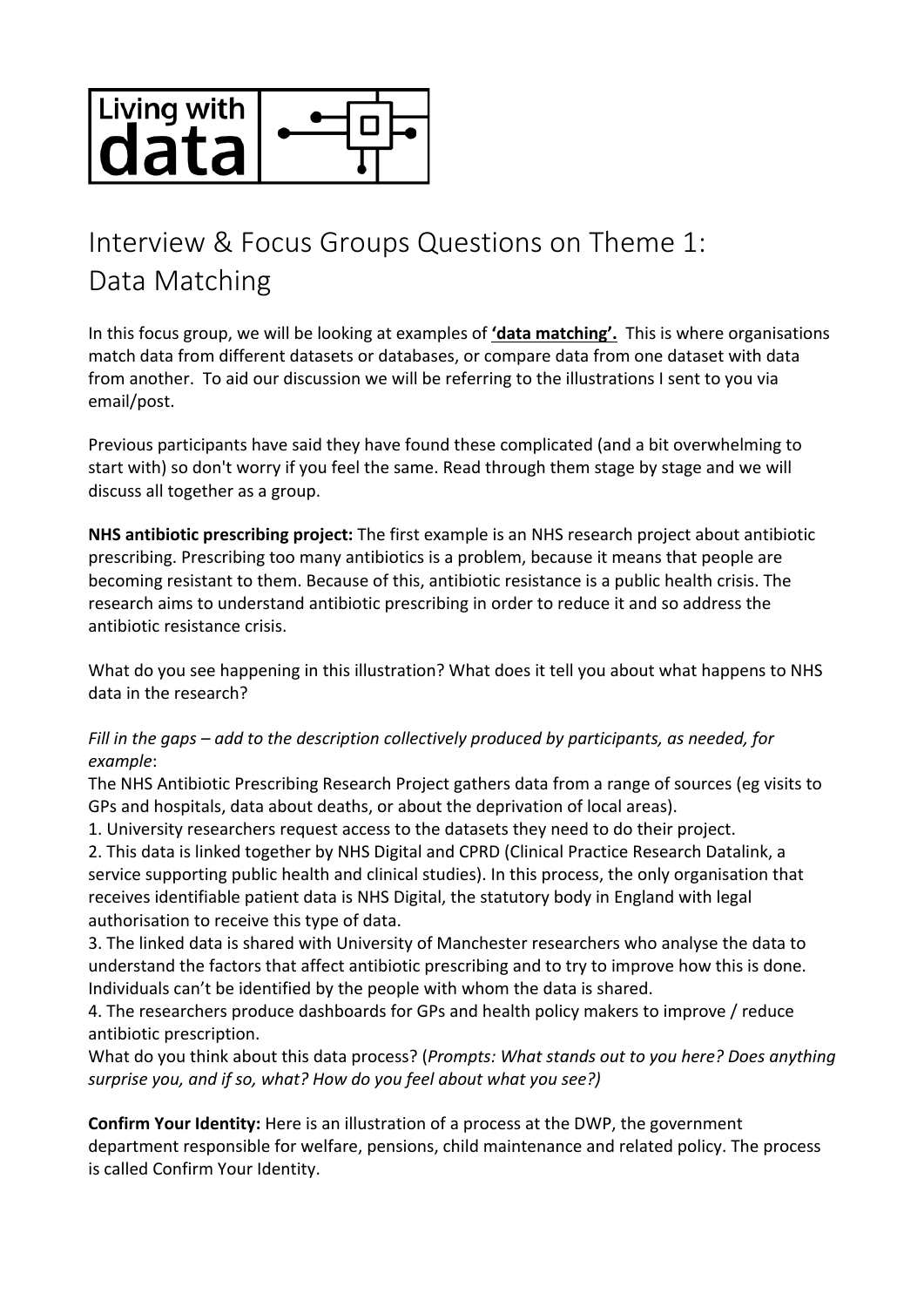If someone needs to claim Universal Credit (a payment to help with living costs for people on low incomes) from the DWP, the DWP needs to confirm that the claimant is who they claim to be – this is known as verifying identity. This year, DWP introduced a new way to make it possible to verify identity online. This means that individuals no longer need to go to a Job Centre to verify identity in person or with documents which can be difficult to do, due to working hours, illness or mobility. This illustration shows how the DWP is using data to verify people's identity when they use online services.

What do you see here? What does the illustration tell you about what happens to data about you in order to verify your identity at the DWP?

*Fill in the gaps – add to the description collectively produced by participants, as needed, for example:*

1. An individual logs in to create a universal credit account.

2. If their DWP ID is not yet verified …

3. … The DWP then gives claimants the option to use an automated, secure system to get confirmation from HMRC that they have already had their identity verified by HMRC. To do this, they login into their account on the system HMRC uses.

If claimants don't already have an online HMRC identity, or if they need to revalidate an old one, they can do so by providing additional data from documents that they might have at home, such as a passport and P60 (a record of a person's income and tax for the previous year). This is illustrated in stage 3a on p2. To use this option, they need to input their passport number and the amount of money they were paid in the previous tax year into a secure online system. HMRC will then do an automated check with the Passport Office and its own systems (seen in stage 3b on p2).

If claimants don't have a passport or P60, they can choose to input information from other financial documents (such as bank statements) into HMRC's secure system in order to create an online identity. HMRC will do a one-off, secure identity check with a financial agency such as TransUnion (seen in stage 3b), as these hold records for most people.

HMRC then let DWP know if they are able to verify the claimant's identity (stage 4). Claimants won't need to prove their identity again with the DWP.

How would you feel about using this system? (*Prompts: Does anything surprise you, and if so, what?)*

[where there are stages that don't get discussed, let participants know that we'll come back to them later]

**Comparison:** We are now going to ask you to compare these examples. C & D on pages 3 & 4 show you more details.

Do you feel the same about both examples of data matching? Are you equally comfortable / uncomfortable with both?

Or do you feel differently about:

data matching in healthcare/ NHS compared to data matching in welfare/DWP?

data matching to understand antibiotic prescribing compared to data matching to enable identity verification when claiming benefits?

Why/why not?